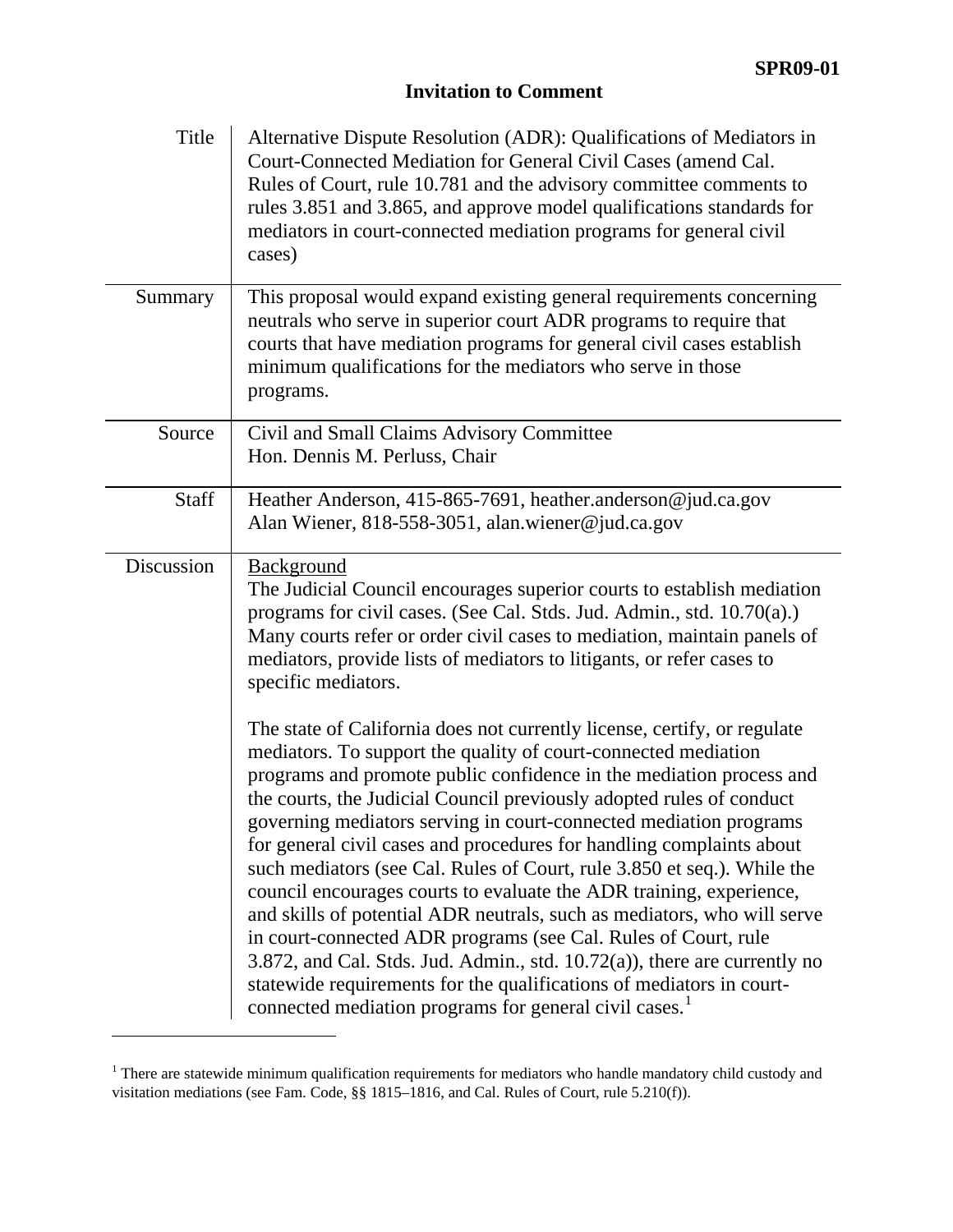When the Civil and Small Claims Advisory Committee circulated for public comment an earlier proposal regarding the procedures for handling complaints about court-program mediators, some commentators suggested that the Judicial Council should consider adopting standards for the qualifications of individuals who can serve as mediators for the courts. These commentators suggested that such qualifications, when combined with the rules of conduct and complaint procedures, would create a more comprehensive system for ensuring the quality of court-connected mediation programs for civil cases.

In response to these comments, the committee established a working group to assist in considering whether to propose that the council establish standards for the qualifications of court-program mediators. This working group included superior court judges, court ADR program administrators, community ADR program representatives, dispute resolution educators and trainers, mediators, and attorneys. The working group considered information about the mediator qualification standards that have been established by individual courts for their civil mediation programs, mediator qualification standards set by other states, reports concerning mediator qualifications prepared by both national and state ADR organizations, and other articles and materials concerning such qualifications. The working group also sought public input on whether the council should adopt qualification standards for mediators serving in court mediation programs for civil cases and, if so, what those standards should be.

## The Proposal

Based on the input from the working group, the committee is proposing the adoption of a new rule provision and new model qualification standards for mediators in court-connected mediation programs for general civil cases. The proposed rule would not establish a uniform, statewide set of qualifications for mediators. Instead, it would require each court that makes a list of mediators available to litigants in general civil cases or that recommends, selects, appoints, or compensates mediators to mediate any general civil case pending in the court to establish its own minimum qualifications for those mediators (these are the same mediators who are required to comply with the rules of conduct for mediators in court-connected mediation programs for general civil cases). This would ensure that all courts with mediation programs for general civil cases consider and adopt qualification standards for their court-program mediators, but it would also allow each court to establish standards that reflect its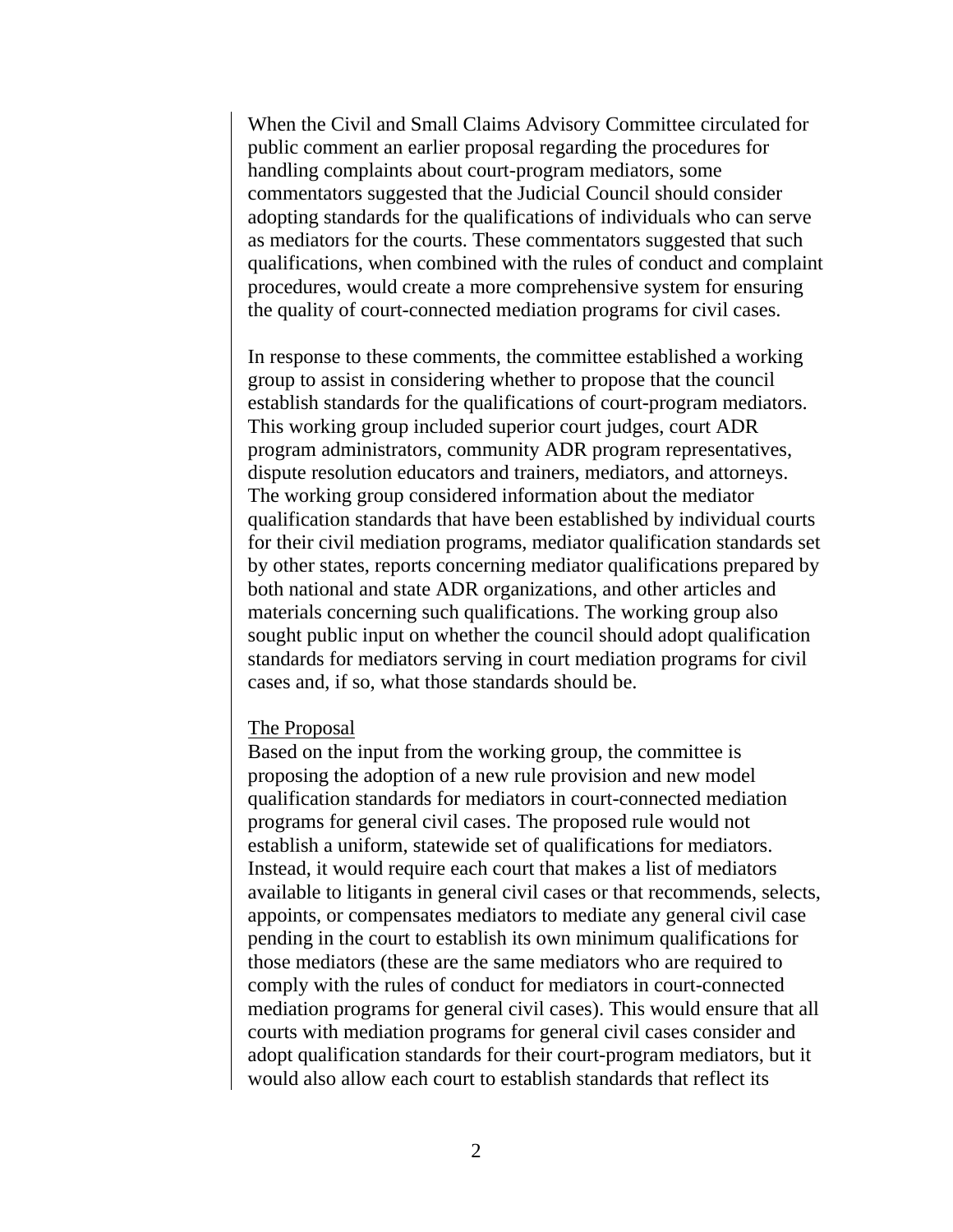individual program needs and local circumstances.

To assist courts in considering appropriate qualifications for their mediators, the committee is proposing new Model Qualification Standards for Mediators in Court-Connected Mediation Programs for General Civil Cases. These model standards encourage courts to set both initial requirements that individuals must meet in order to serve as mediators for the court and continuing eligibility requirements that must be met to continue as court-program mediators. The model standards for initial eligibility include provisions suggesting that potential mediators be required to:

- Complete a high school education or equivalent and at least four years of subsequent college coursework or work or volunteer experience;
- Complete a program on the civil justice system (attorneys and paralegals would be exempted);
- Complete a minimum of 40 hours of mediation training, including a comprehensive mediation training program of at least 32 hours in length covering specified topics;
- Complete at least two mediations under observation and evaluated by a mentor mediator;
- Mediate at least four other cases within the past two years;
- Complete an orientation to the court's mediation program; and
- Provide the court with references and information about their professional standing.

The committee is particularly interested in comments about whether the general educational requirements suggested in these proposed standards are sufficient.

The model standards for continuing eligibility include provisions suggesting that mediators be required to:

- Complete at least 7 hours of continuing mediation training every two years; and
- Meditate at least two general civil cases in a court mediation program every two years.

In addition, the model standards include a provision encouraging courts to allow individuals who do not meet all of the required qualifications to serve as mediators for the court if they can show the court's ADR administrator other satisfactory evidence of sufficient education, training, skills, and experience.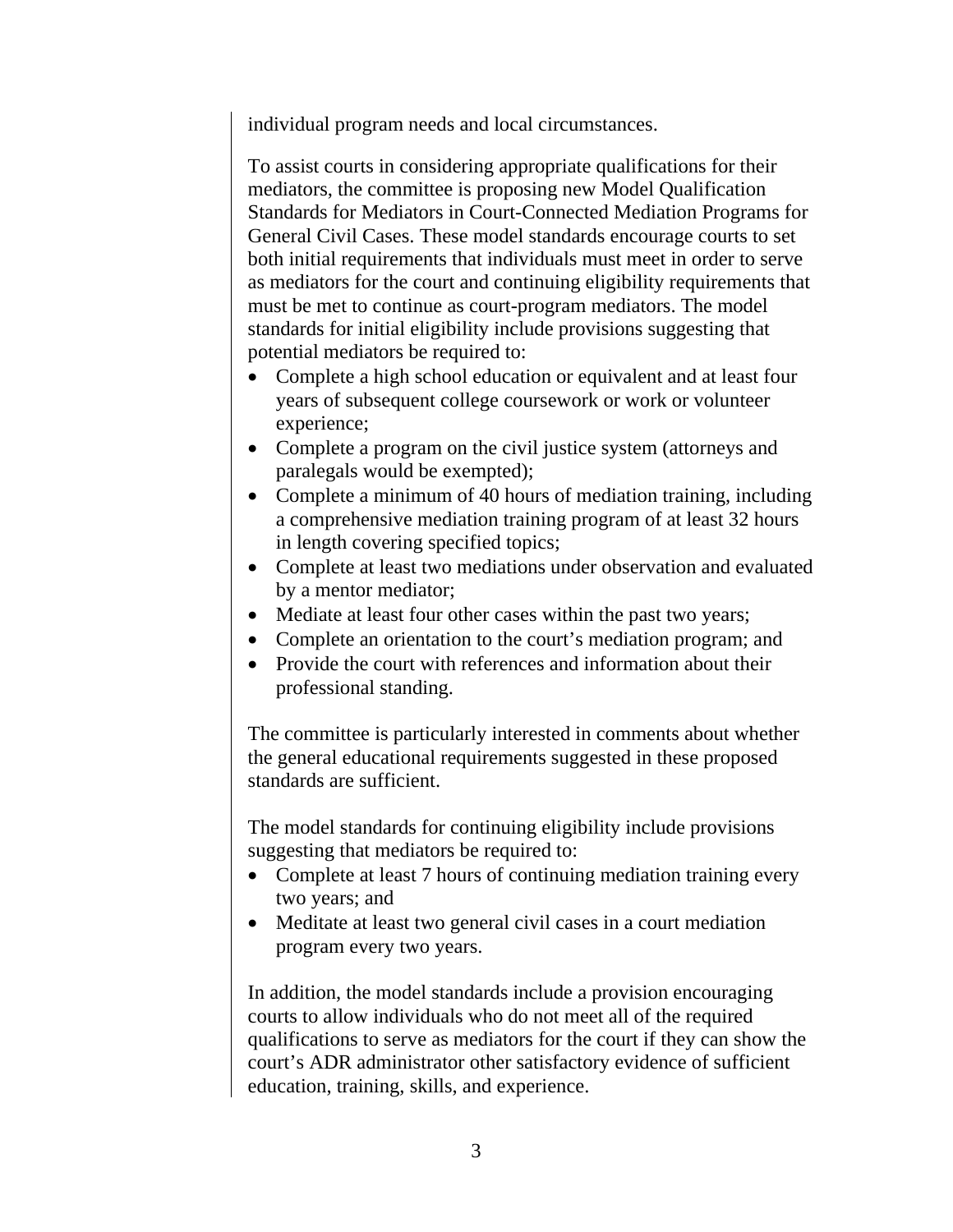To assist readers in understanding the basis for these standards, each proposed standard is followed by drafter's notes that explain the purpose of the standard and the origin of the proposed language.

In response to some of the preliminary public input received on the qualifications proposal, the committee is also proposing a change to the advisory committee comments to rule 3.851, which specifies the mediators who must comply with the rules of conduct, and rule 3.865, which specifies the courts that must have procedures for handling complaints about those mediators. One of the preliminary comments received by the committee concerning the proposed amendment to rule 10.781 suggested that the phrase "Each superior court that . . . recommends, selects, appoints, or compensates mediators" might be read as encompassing situations in which the court approves or enters an order based on the litigants' selection of a private mediator. The committee did not intend that these rules apply to private mediators who are not on a court panel or list and who are selected by the parties without any input from the court. Such mediators do not bear the imprimatur of the court. To clarify this intent, the committee has included language in the proposed advisory committee comment to rule 10.781 indicating that a court's approval or memorialization of the litigants' selection of a mediator does not, by itself, constitute recommending, selecting, or appointing the mediator within the meaning of this rule. Since the same language regarding mediators recommended, selected, or appointed by the court also appears in rules 3.851 and 3.865, the committee is proposing similar amendments to the advisory committee comments accompanying those rules.

Attachments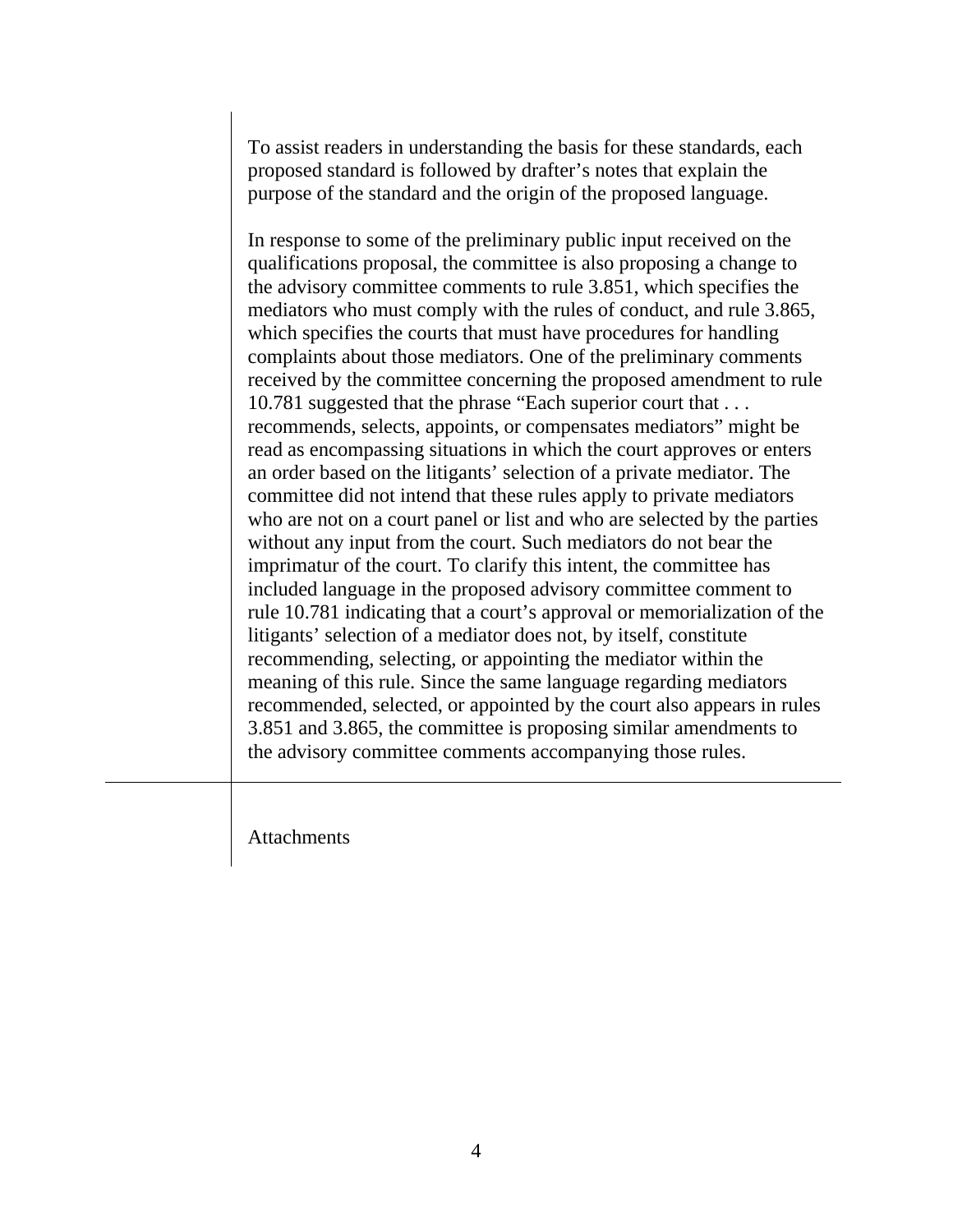Rule 10.781 of the California Rules of Court and the advisory committee comments to rules 3.851 and 3.865 would be amended and the Model Qualification Standards for Mediators in Court-Connected Mediation Programs for General Civil Cases would be approved, effective January 1, 2010, to read:

| $\mathbf{1}$                                                   |                                                                                                                                                                                                                                                                                                                                                                                                                                                                                                                                                                                                                                                                                                                                           | <b>Rule 3.851. Application</b> |                                                                                                                                                                                                                                                                                                     |  |  |
|----------------------------------------------------------------|-------------------------------------------------------------------------------------------------------------------------------------------------------------------------------------------------------------------------------------------------------------------------------------------------------------------------------------------------------------------------------------------------------------------------------------------------------------------------------------------------------------------------------------------------------------------------------------------------------------------------------------------------------------------------------------------------------------------------------------------|--------------------------------|-----------------------------------------------------------------------------------------------------------------------------------------------------------------------------------------------------------------------------------------------------------------------------------------------------|--|--|
| $\overline{2}$<br>3<br><b>Circumstances applicable</b><br>(a)  |                                                                                                                                                                                                                                                                                                                                                                                                                                                                                                                                                                                                                                                                                                                                           |                                |                                                                                                                                                                                                                                                                                                     |  |  |
| $\overline{4}$<br>5                                            |                                                                                                                                                                                                                                                                                                                                                                                                                                                                                                                                                                                                                                                                                                                                           |                                | The rules in this article apply to mediations in which a mediator:                                                                                                                                                                                                                                  |  |  |
| 6<br>7<br>8<br>9<br>10                                         |                                                                                                                                                                                                                                                                                                                                                                                                                                                                                                                                                                                                                                                                                                                                           | (1)                            | Has agreed to be included on a superior court's list or panel of mediators for<br>general civil cases and is notified by the court or the parties that he or she has<br>been selected to mediate a case within that court's mediation program; or                                                   |  |  |
| 11<br>12<br>13<br>14<br>15                                     |                                                                                                                                                                                                                                                                                                                                                                                                                                                                                                                                                                                                                                                                                                                                           | (2)                            | Has agreed to mediate a general civil case pending in a superior court after<br>being notified by the court or the parties that he or she was recommended,<br>selected, or appointed by that court or will be compensated by that court to<br>mediate a case within that court's mediation program. |  |  |
| 16                                                             | $(b)$ –(d) * * *                                                                                                                                                                                                                                                                                                                                                                                                                                                                                                                                                                                                                                                                                                                          |                                |                                                                                                                                                                                                                                                                                                     |  |  |
| 17                                                             |                                                                                                                                                                                                                                                                                                                                                                                                                                                                                                                                                                                                                                                                                                                                           |                                | <b>Advisory Committee Comment</b>                                                                                                                                                                                                                                                                   |  |  |
| 18<br>19<br>20<br>21<br>$\frac{22}{23}$<br>24<br>25<br>26      | <b>Subdivision (a).</b> A mediator who is not on a superior court list or panel and who is selected by the<br>parties is not "recommended, selected, or appointed" by the court within the meaning of $(a)(2)$ simply<br>because the court approves the parties' agreement to use this mediator or memorializes the parties'<br>selection in a court order.<br>Subdivision (d). ***                                                                                                                                                                                                                                                                                                                                                       |                                |                                                                                                                                                                                                                                                                                                     |  |  |
| 27                                                             |                                                                                                                                                                                                                                                                                                                                                                                                                                                                                                                                                                                                                                                                                                                                           |                                | Rule 3.865. Application and purpose                                                                                                                                                                                                                                                                 |  |  |
| 28<br>29<br>30<br>31<br>32<br>33<br>34<br>35<br>36<br>37<br>38 | The rules in this article apply to each superior court that makes a list of mediators<br>available to litigants in general civil cases or that recommends, selects, appoints, or<br>compensates a mediator to mediate any general civil case pending in that court. These<br>rules are intended to promote the resolution of complaints that mediators in court-<br>connected mediation programs for civil cases may have violated a provision of the rules<br>of conduct for such mediators in article 2. They are intended to help courts promptly<br>resolve any such complaints in a manner that is respectful and fair to the complainant and<br>the mediator and consistent with the California mediation confidentiality statutes. |                                |                                                                                                                                                                                                                                                                                                     |  |  |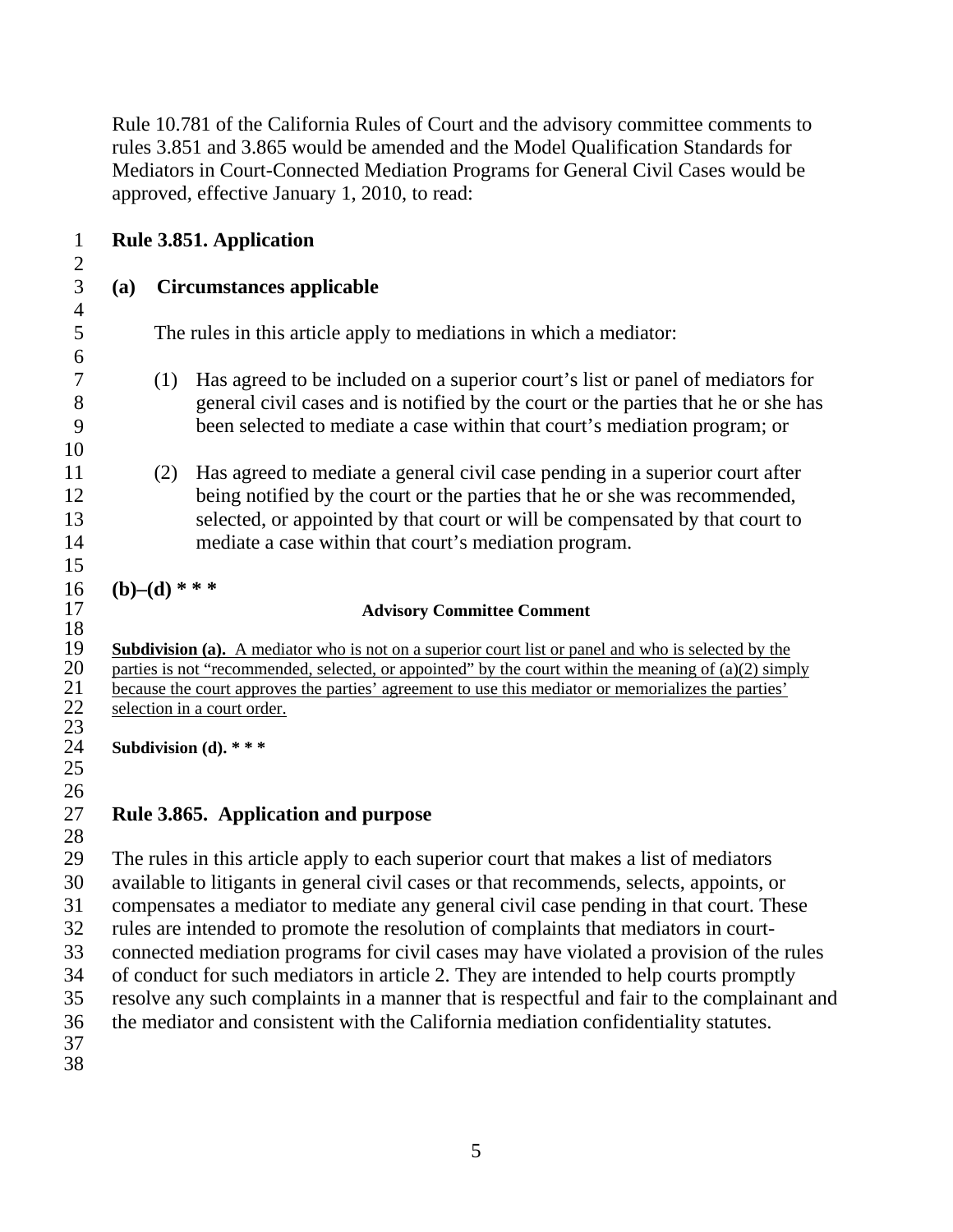|                                                  | <b>Advisory Committee Comment</b>                                                                                                                                                                                                                                                                                                                                                                                                                                                                                                                                                                                                                                                                            |
|--------------------------------------------------|--------------------------------------------------------------------------------------------------------------------------------------------------------------------------------------------------------------------------------------------------------------------------------------------------------------------------------------------------------------------------------------------------------------------------------------------------------------------------------------------------------------------------------------------------------------------------------------------------------------------------------------------------------------------------------------------------------------|
| $\frac{1}{2}$ 3 4 5                              | A court that approves the parties' agreement to use a mediator who is selected by the parties and who is<br>not on the court's list of mediators or that memorializes such a selection by the parties in a court order has<br>not recommended, selected, or appointed that mediator within the meaning of this rule.                                                                                                                                                                                                                                                                                                                                                                                         |
| $\frac{6}{7}$<br>8<br>9<br>10                    | As used in this article, complaint means a written communication presented to a court's complaint<br>coordinator indicating that a mediator may have violated a provision of the rules of conduct for mediators<br>in article 2.                                                                                                                                                                                                                                                                                                                                                                                                                                                                             |
| 11<br>12<br>13<br>14<br>15<br>16                 | Complaints about mediators are relatively rare. To ensure the quality of court mediation panels and public<br>confidence in the mediation process and the courts, it is, nevertheless, important to ensure that any<br>complaints that do arise are resolved through procedures that are consistent with California mediation<br>confidentiality statutes (Evid. Code, §§ 703.5 and 1115 et seq.), as well as fair and respectful to the<br>interested parties.                                                                                                                                                                                                                                              |
| 17<br>18<br>19<br>20<br>21<br>$22\,$<br>23<br>24 | The requirements and procedures in this article do not abrogate or limit a court's inherent or other<br>authority, in its sole and absolute discretion, to determine who may be included on or removed from a<br>court list of mediators; to approve or revoke a mediator's eligibility to be recommended, selected,<br>appointed, or compensated by the court; or to follow other procedures or take other actions to ensure the<br>quality of mediators who serve in the court's mediation program in contexts other than when addressing a<br>complaint. The failure to follow a requirement or procedure in this article will not invalidate any action<br>taken by the court in addressing a complaint. |
| 25<br>26                                         | Rule 10.781. Court-related ADR neutrals                                                                                                                                                                                                                                                                                                                                                                                                                                                                                                                                                                                                                                                                      |
| 27                                               |                                                                                                                                                                                                                                                                                                                                                                                                                                                                                                                                                                                                                                                                                                              |
| 28<br>29                                         | <b>Qualifications of mediators for general civil cases</b><br>(a)                                                                                                                                                                                                                                                                                                                                                                                                                                                                                                                                                                                                                                            |
| 30                                               | Each superior court that makes a list of mediators available to litigants in general                                                                                                                                                                                                                                                                                                                                                                                                                                                                                                                                                                                                                         |
| 31<br>32                                         | civil cases or that recommends, selects, appoints, or compensates mediators to<br>mediate any general civil case pending in the court must establish minimum                                                                                                                                                                                                                                                                                                                                                                                                                                                                                                                                                 |
| 33                                               | qualifications for the mediators eligible to be included on the court's list or to be                                                                                                                                                                                                                                                                                                                                                                                                                                                                                                                                                                                                                        |
| 34                                               | recommended, selected, appointed, or compensated by the court. In establishing                                                                                                                                                                                                                                                                                                                                                                                                                                                                                                                                                                                                                               |
| 35                                               | these qualifications, courts are encouraged to consider the Model Qualification                                                                                                                                                                                                                                                                                                                                                                                                                                                                                                                                                                                                                              |
| 36                                               | Standards for Mediators in Court-Connected Mediation Programs for General Civil                                                                                                                                                                                                                                                                                                                                                                                                                                                                                                                                                                                                                              |
| 37                                               | Cases approved by the Judicial Council.                                                                                                                                                                                                                                                                                                                                                                                                                                                                                                                                                                                                                                                                      |
| 38                                               |                                                                                                                                                                                                                                                                                                                                                                                                                                                                                                                                                                                                                                                                                                              |
| 39                                               | $\left(\frac{a}{b}\right)$ Lists of neutrals                                                                                                                                                                                                                                                                                                                                                                                                                                                                                                                                                                                                                                                                 |
| 40<br>41                                         | If a court makes available to litigants a list of ADR neutrals, the list must contain, at                                                                                                                                                                                                                                                                                                                                                                                                                                                                                                                                                                                                                    |
| 42                                               | a minimum, the following information concerning each neutral listed:                                                                                                                                                                                                                                                                                                                                                                                                                                                                                                                                                                                                                                         |
| 43                                               |                                                                                                                                                                                                                                                                                                                                                                                                                                                                                                                                                                                                                                                                                                              |
| 44                                               | The types of ADR services available from the neutral;<br>(1)                                                                                                                                                                                                                                                                                                                                                                                                                                                                                                                                                                                                                                                 |
| 45                                               |                                                                                                                                                                                                                                                                                                                                                                                                                                                                                                                                                                                                                                                                                                              |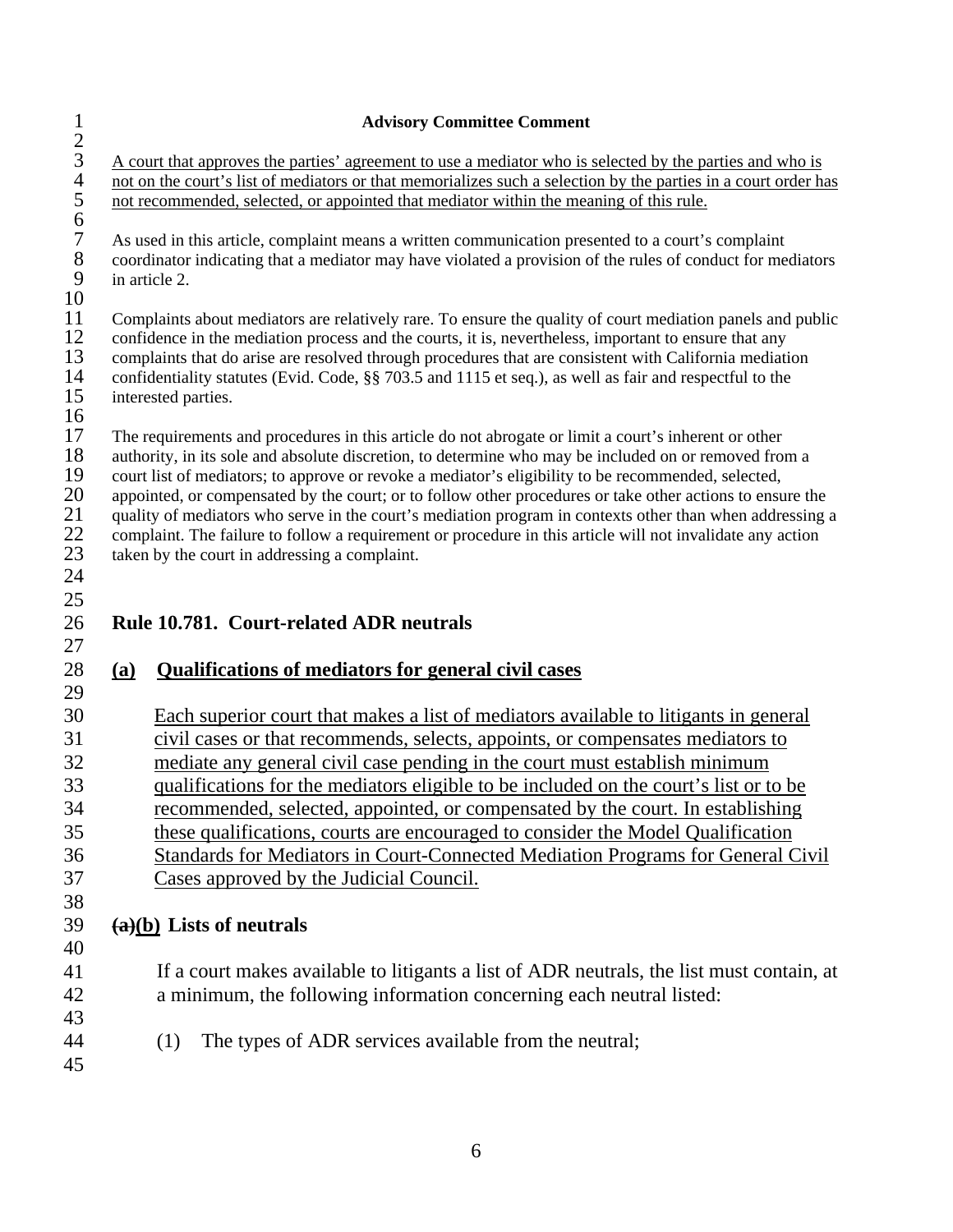| 1<br>$\overline{2}$   | (2)   | The neutral's resume, including his or her general education and ADR training<br>and experience; and          |
|-----------------------|-------|---------------------------------------------------------------------------------------------------------------|
| 3                     |       |                                                                                                               |
| $\overline{4}$        | (3)   | The fees charged by the neutral for each type of service.                                                     |
| 5                     |       |                                                                                                               |
| 6<br>$\boldsymbol{7}$ |       | $\overline{(b)(c)}$ Requirements to be on lists                                                               |
| $8\,$                 |       | In order to be included on a court list of ADR neutrals, an ADR neutral must sign a                           |
| 9                     |       | statement or certificate agreeing to:                                                                         |
| 10                    |       |                                                                                                               |
| 11                    | (1)   | Comply with all applicable ethics requirements and rules of court and;                                        |
| 12                    |       |                                                                                                               |
| 13                    | (2)   | Serve as an ADR neutral on a pro bono or modest-means basis in at least one                                   |
| 14                    |       | case per year, not to exceed eight hours, if requested by the court. The court                                |
| 15                    |       | must establish the eligibility requirements for litigants to receive, and the                                 |
| 16                    |       | application process for them to request, ADR services on a pro bono or                                        |
| 17                    |       | modest-means basis.                                                                                           |
| 18<br>19              |       | <b>Advisory Committee Comment</b>                                                                             |
| 20                    |       |                                                                                                               |
| 21                    |       | Subdivision (a). A court that approves the parties' agreement to use a mediator who is selected by the        |
| 22                    |       | parties and who is not on the court's list of mediators or that memorializes such a selection by the parties' |
| 23                    |       | in a court order has not recommended, selected, or appointed that mediator within the meaning of this         |
| 24<br>25              | rule. |                                                                                                               |
| 26                    |       | The Model Qualification Standards for Mediators in Court-Connected Mediation Programs for General             |
| 27                    |       | Civil Cases approved by the Judicial Council are published by the Administrative Office of the Courts         |
| 28                    |       | and are available on the California Courts Web site (www.courtinfo.ca.gov).                                   |
| 29                    |       |                                                                                                               |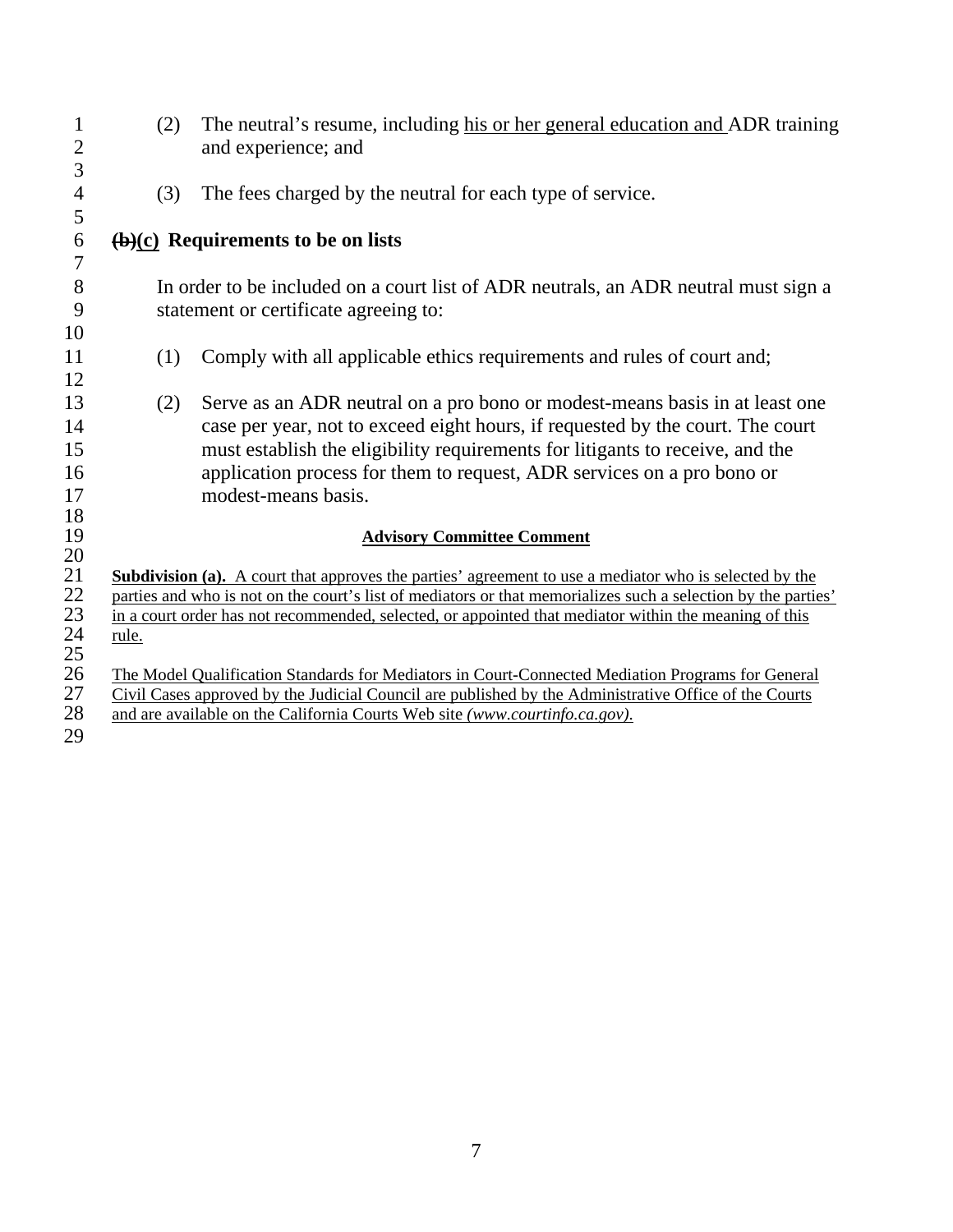| $\mathbf{1}$   | <b>Model Qualification Standards for Mediators in Court-Connected Mediation</b>                                                                                               |
|----------------|-------------------------------------------------------------------------------------------------------------------------------------------------------------------------------|
| $\overline{2}$ | <b>Programs for General Civil Cases</b>                                                                                                                                       |
| $\overline{3}$ |                                                                                                                                                                               |
| $\overline{4}$ |                                                                                                                                                                               |
| 5              | <b>Standard 1. Purpose</b>                                                                                                                                                    |
| 6              |                                                                                                                                                                               |
| 7              | These standards are intended to provide a model set of minimum qualifications for                                                                                             |
| 8              | mediators who are on a list of mediators made available by a court to litigants in                                                                                            |
| 9              | general civil cases or who are recommended, selected, appointed, or compensated                                                                                               |
| 10             | by a court as a mediator to mediate any general civil case pending in the court.                                                                                              |
| 11             | These are model standards; they do not establish mandatory requirements for the                                                                                               |
| 12             | courts. All courts that are required by rule 10.781(a) of the California Rules of                                                                                             |
| 13             | Court to adopt minimum qualifications for mediators serving in their courts are                                                                                               |
| 14             | encouraged to consider these standards in adopting their local qualifications.                                                                                                |
| 15             |                                                                                                                                                                               |
| 16             | <b>Drafter's Note</b>                                                                                                                                                         |
| 17             |                                                                                                                                                                               |
| 18             | 1. This standard would state the purpose of these model standards and clarify that they                                                                                       |
| 19             | do not establish mandatory requirements for the courts.                                                                                                                       |
| 20             |                                                                                                                                                                               |
| 21<br>22       | 2. A "general civil case" as defined in rule 1.6 of the California Rules of Court, means                                                                                      |
| 23             | all civil cases except probate, guardianship, conservatorship, juvenile, and family law<br>proceedings (including proceedings under divisions 6-9 of the Family Code, Uniform |
| 24             | Parentage Act, Domestic Violence Prevention Act, and Uniform Interstate Family                                                                                                |
| 25             | Support Act; freedom from parental custody and control proceedings; and adoption                                                                                              |
| 26             | proceedings), small claims proceedings, unlawful detainer proceedings, and "other                                                                                             |
| 27             | civil petitions."                                                                                                                                                             |
| 28             |                                                                                                                                                                               |
| 29             |                                                                                                                                                                               |
| 30             | <b>Standard 2. Initial eligibility requirements</b>                                                                                                                           |
| 31             |                                                                                                                                                                               |
| 32             | Courts are encouraged to require all persons to meet the following minimum                                                                                                    |
| 33             | qualifications to be eligible to be included on a list of mediators made available by a                                                                                       |
| 34             | court to litigants in general civil cases or to be recommended, selected, appointed, or                                                                                       |
| 35             | compensated by a court as a mediator to mediate any general civil case pending in                                                                                             |
| 36             | the court.                                                                                                                                                                    |
| 37             |                                                                                                                                                                               |
| 38             | <b>Drafter's Note</b>                                                                                                                                                         |
| 39             |                                                                                                                                                                               |
| 40             | As with the draft amendment to rule 10.781, the language identifying the mediators to                                                                                         |
| 41<br>42       | which these qualification standards apply is modeled on rules 3.851 and 3.865, which                                                                                          |
| 43             | identify the mediators who are bound by the Rules of Conduct for Mediators in Court-<br>Connected Mediation Programs for Civil Cases (see Cal. Rules of Court, rule 3.850 et  |
| 44             | seq.) and the courts that are required to adopt procedures for handling complaints                                                                                            |
| 45             | against their mediators. Thus, these model standards would apply to mediators                                                                                                 |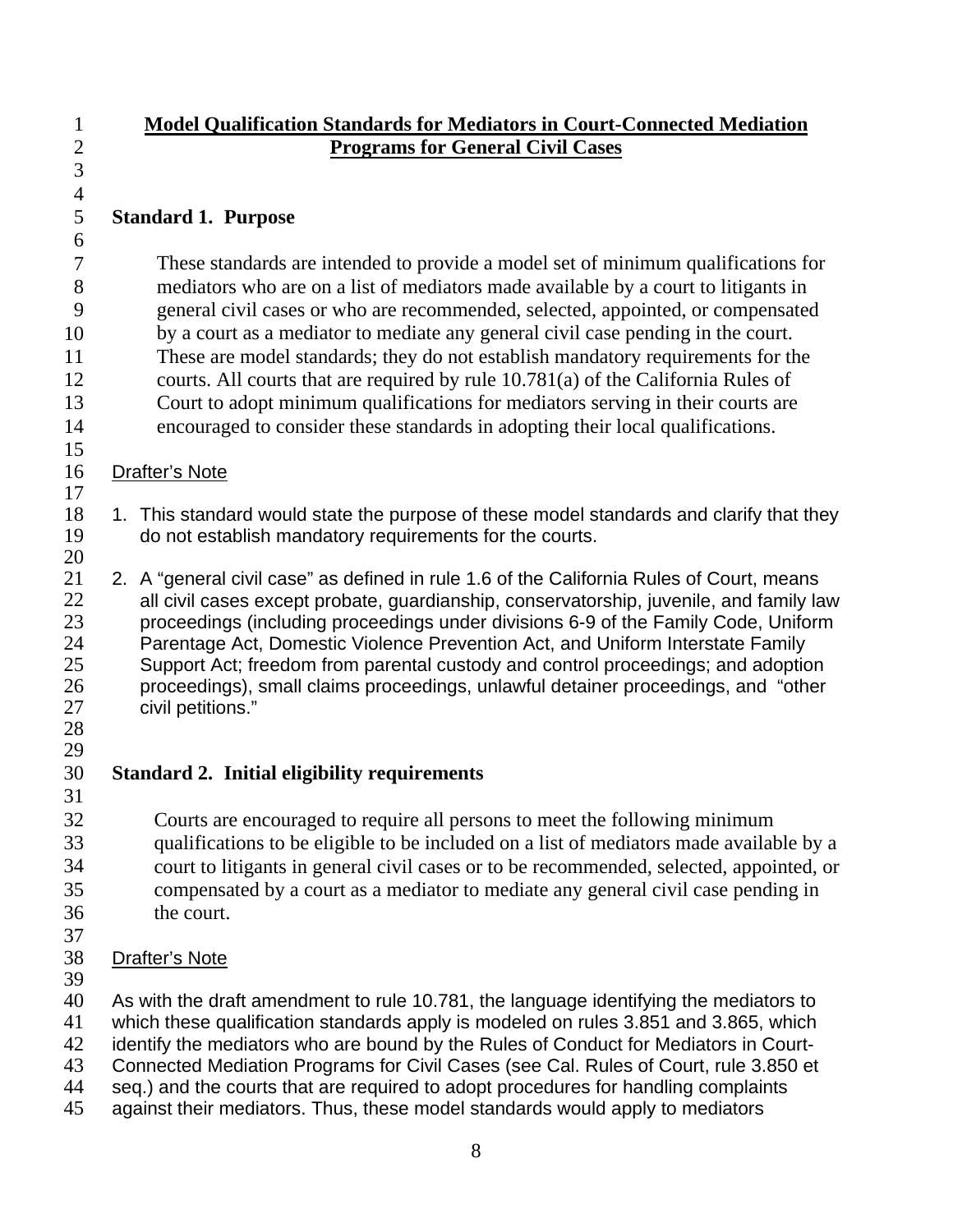1 2 3 recommended, selected, appointed, or compensated by a court to mediate general civil cases, either through a formal courtwide program or through a more informal program of referrals by individual judges.

| 4        |     |                                                                                                                                                                               |
|----------|-----|-------------------------------------------------------------------------------------------------------------------------------------------------------------------------------|
| 5        |     |                                                                                                                                                                               |
| 6        | (a) | <b>Education</b>                                                                                                                                                              |
| 7        |     |                                                                                                                                                                               |
| $8\,$    |     | <b>General education</b><br>(1)                                                                                                                                               |
| 9        |     |                                                                                                                                                                               |
| 10       |     | Have a high school diploma or GED and at least four years of subsequent                                                                                                       |
| 11       |     | work or volunteer experience or four years of college coursework.                                                                                                             |
| 12       |     |                                                                                                                                                                               |
| 13       |     | (2) Legal training or education                                                                                                                                               |
| 14       |     |                                                                                                                                                                               |
| 15       |     | Have completed a program on the court system and civil litigation that                                                                                                        |
| 16       |     | covers the topics required by the court. Individuals who have a law                                                                                                           |
| 17       |     | degree, are licensed to practice law in any state, or have a paralegal                                                                                                        |
| 18       |     | certificate are exempt from this requirement.                                                                                                                                 |
| 19<br>20 |     | <b>Drafter's Notes</b>                                                                                                                                                        |
| 21       |     |                                                                                                                                                                               |
| 22       |     | 1. Subdivision (a)(1) would recommend that courts' local rules require individuals                                                                                            |
| 23       |     | wishing to serve as mediators for the court to have a high school diploma or                                                                                                  |
| 24       |     | equivalent and four years of subsequent college coursework or work or volunteer                                                                                               |
| 25       |     | experience.                                                                                                                                                                   |
| 26       |     |                                                                                                                                                                               |
| 27       |     | 2. The work experience alternative is modeled on the mediator qualifications in several                                                                                       |
| 28       |     | other states that allow potential mediators to qualify with a lower level of education if                                                                                     |
| 29       |     | they have work experience (see, for example, the rules in New Jersey, which allow                                                                                             |
| 30<br>31 |     | potential mediators to qualify if they have a bachelor's degree and five years of<br>professional experience in the field of their expertise; in North Carolina, which allow  |
| 32       |     | non-attorneys to be certified as mediators if, among other things, they have a                                                                                                |
| 33       |     | bachelor's degree and four years of professional, management, or administrative                                                                                               |
| 34       |     | experience; and in Tennessee, which allow potential mediators to qualify if they have                                                                                         |
| 35       |     | a bachelor's degree and six years of practical work experience. Note, however, that                                                                                           |
| 36       |     | all of these states require a bachelor's degree; the work experience is substituting                                                                                          |
| 37       |     | for a graduate degree or license to practice law).                                                                                                                            |
| 38       |     |                                                                                                                                                                               |
| 39       |     | 3. Subdivision (a)(2) would recommend that courts' local rules require mediators to                                                                                           |
| 40       |     | have education or experience relating to the legal system and civil litigation. Many                                                                                          |
| 41       |     | California courts' local rules and the rules of other states contain similar provisions.                                                                                      |
| 42       |     | This subdivision would allow mediators to fulfill the requirement by taking a training                                                                                        |
| 43       |     | program on the court system and civil litigation. This provision is modeled on the                                                                                            |
| 44<br>45 |     | rules of the Superior Court of Los Angeles County, which require that non-attorney<br>mediators must complete at least 3 hours of training on "litigation nuts and bolts" and |
|          |     |                                                                                                                                                                               |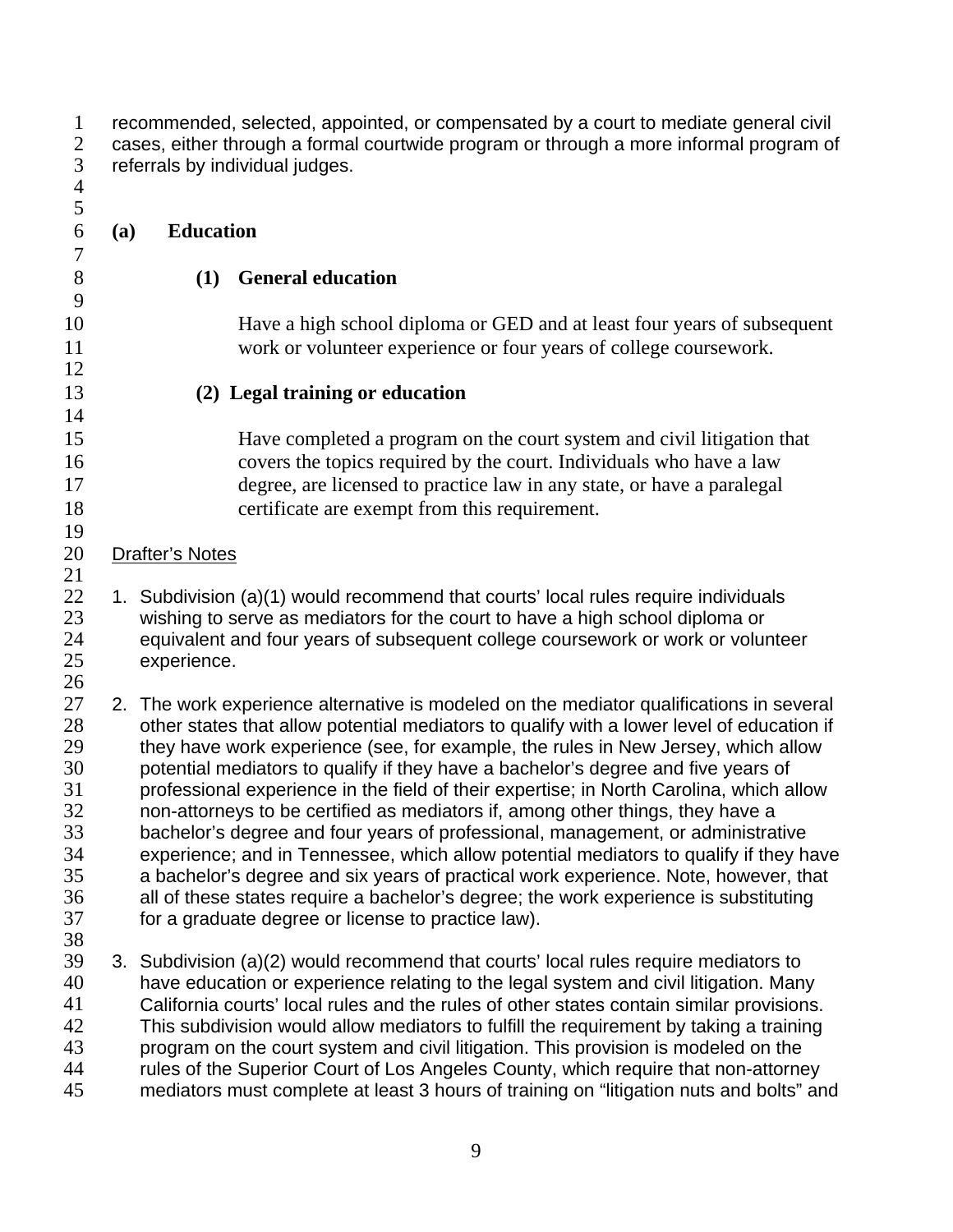of several other states that have similar requirements (see, for example, the rules in Michigan, which require persons who are not licensed to practice law in Michigan to complete "a 6-hour program which addresses the basic laws, rules and guidelines 4 governing civil actions in Michigan" and in Virginia, which require persons who are<br>5 ont licensed to practice law in Virginia to complete at least 4 hours of training in not licensed to practice law in Virginia to complete at least 4 hours of training in Virginia's judicial system). Individuals who have a law degree, are licensed to practice law in any state, or have a paralegal certificate would be exempted from taking this training.

**(b) Mediation training** 

- (1) Have either:
	- (A) Completed 40 hours of mediation training that meets the requirements of (2) and (3) within the past two years; or
	- (B) Completed 40 hours of mediation training that meets the requirements of (2) and (3) at any time and completed at least 7 hours of continuing or advanced mediation training covering at least one of the topics listed in (2) or (3) within the past two years.
- (2) At least 32 of the 40 hours of training required under (1) must be in the form of a single, comprehensive, mediation training program. The curriculum for this comprehensive training must include:
	- (A) Conflict, communication, and mediation theory;
	- (B) Stages of the mediation process;
	- (C) Mediation and communication skills and techniques;
	- (D) Mediator ethics;
		- (E) The law governing mediation, including mediation confidentiality; and
		- (F) Observation of mediation demonstrations and participation in roleplaying.
- (3) The 40 hours of mediation training required under (1) must also include training on:
	-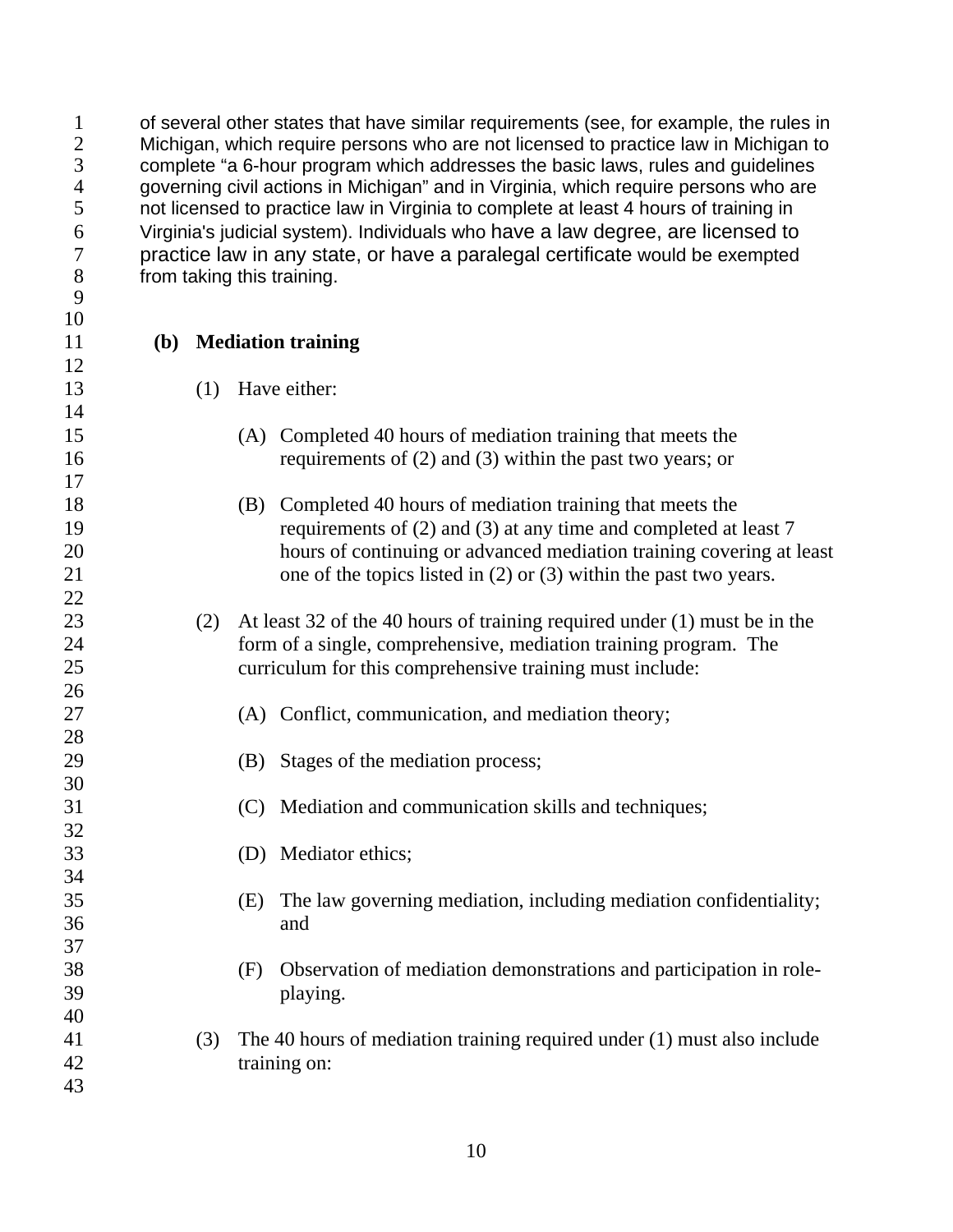- 1 2 3 4 5 6 7 8 (A) The Rules of Conduct for Mediators in Court-Connected Mediation Programs for Civil Cases; (B) Cultural and gender issues in mediation; and (C) Issues concerning the role of mediators in the preparation of mediated agreements. 9 10 12 13 14 16 17 18 19 20 21 22 23 24 25 26 27 28 30 31 32 33 34 35 36 37 38 Drafter's Notes 11 1. Subdivision (b)(1) would recommend that courts' local rules require completion of at least 40 hours of mediation training. Forty hours is the amount of mediation training required in the greatest number of California courts and other states. 15 2. Subdivision (b)(1) includes recommended limitations on when the required mediation training was completed. This subdivision would recommend that courts' local rules require that the 40 hours of training have been completed within the past two years or the potential mediator would also need to have completed at least 7 hours of continuing or advanced mediation training during the past two years. This requirement is designed to ensure that mediators have received recent training. It is modeled on provisions in several other states (see, for example, Alabama, which requires training to have been completed within the past two years; Indiana, which requires training to have been completed within the past three years or that the potential mediator have also taken 6 hours of Continuing Mediation Education (CME) in the past three years; and Michigan, which requires training to have been completed within the past two years or that the potential mediator have also taken 8 hours of CME in the past two years). 3. Subdivision (b)(2) would recommend that courts' local rules require that 32 hours of the required 40 hours of mediation training must be a single, comprehensive, training program, not separate, shorter training programs that total up to 40 hours. This requirement is modeled on requirements in several California courts and other states (see, for example, the rules for the Superior Court of Contra Costa County, which provide that mediators must have completed "an initial 40-hour comprehensive mediation training program"; the Superior Court of Los Angeles County, which provide that the required mediation training be "from a single mediation training provider"; Kansas, which provide that the initial mediation training "be done in a continuous manner within a 120-day period"; and Michigan, which
- 39 40 41

43 44 45 42 4. Subdivision (b)(2) would recommend that courts' local rules specify the curriculum requirements for the basic mediation training. The curriculum requirements in this standard have been articulated in broad, general terms in order to encompass a wide variety of mediation styles and training approaches. This type of general

trainers in different programs does not satisfy this requirement."

provide that "[a]ccumulating a total of 40 hours of mediation training from various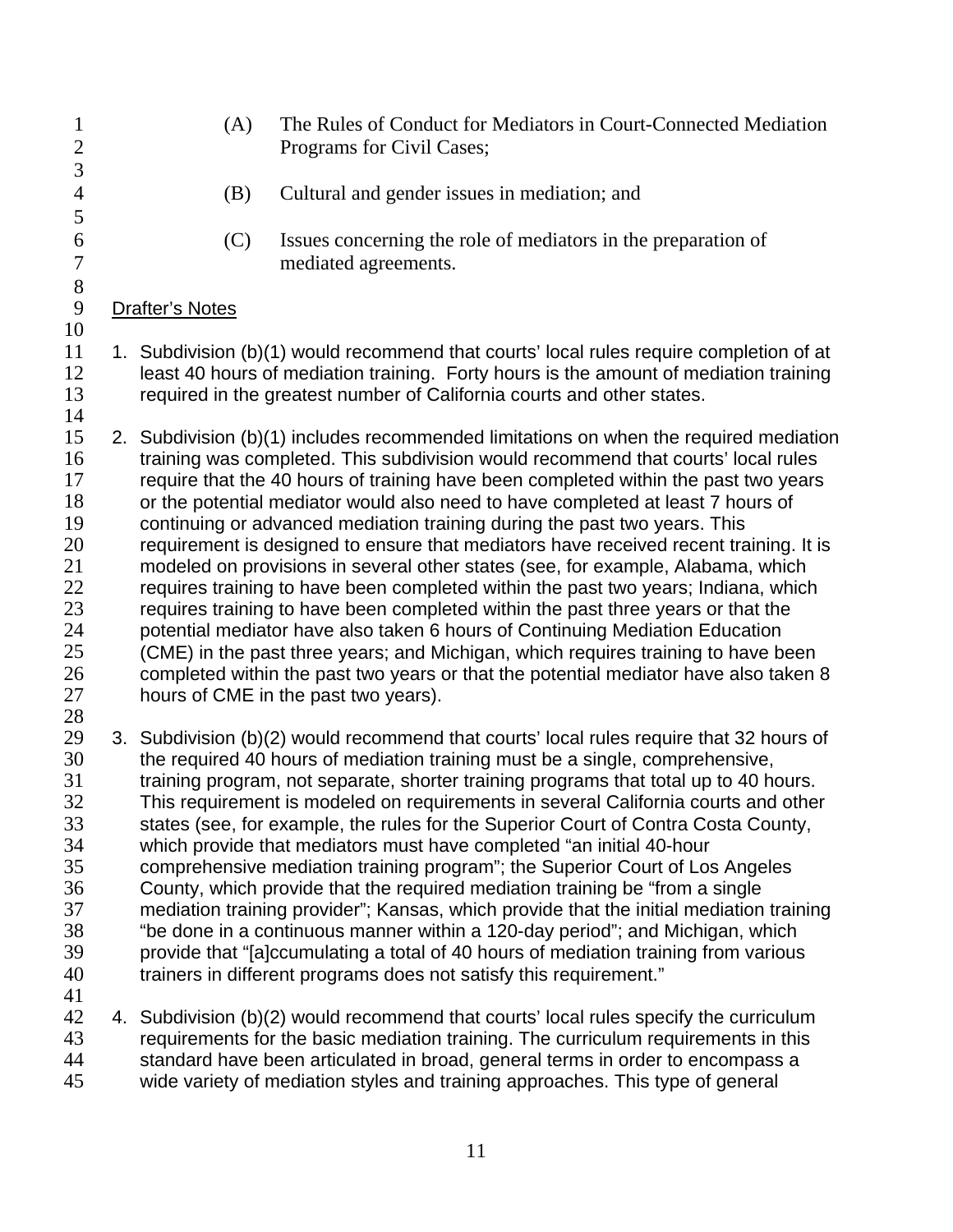| $\mathbf{1}$<br>$\mathbf{2}$<br>$\overline{3}$                                               | articulation of curriculum requirements is modeled on provisions in several other<br>states, including Idaho, Kansas, Maryland, Minnesota, and North Carolina. |     |                                                                                                                                                                                                                                                                                                                                                                                                                                                                                                                                                                                                                                                                                                                                                                                                                                                                                                                                                                                                                                                                                                                                                                |  |
|----------------------------------------------------------------------------------------------|----------------------------------------------------------------------------------------------------------------------------------------------------------------|-----|----------------------------------------------------------------------------------------------------------------------------------------------------------------------------------------------------------------------------------------------------------------------------------------------------------------------------------------------------------------------------------------------------------------------------------------------------------------------------------------------------------------------------------------------------------------------------------------------------------------------------------------------------------------------------------------------------------------------------------------------------------------------------------------------------------------------------------------------------------------------------------------------------------------------------------------------------------------------------------------------------------------------------------------------------------------------------------------------------------------------------------------------------------------|--|
| $\overline{4}$<br>5<br>6<br>$\overline{7}$                                                   |                                                                                                                                                                |     | 5. The recommended curriculum content is also modeled on the topics most commonly<br>required to be covered in other states' rules.                                                                                                                                                                                                                                                                                                                                                                                                                                                                                                                                                                                                                                                                                                                                                                                                                                                                                                                                                                                                                            |  |
| 8                                                                                            | (c)                                                                                                                                                            |     | <b>Mediation experience</b>                                                                                                                                                                                                                                                                                                                                                                                                                                                                                                                                                                                                                                                                                                                                                                                                                                                                                                                                                                                                                                                                                                                                    |  |
| 9<br>10                                                                                      |                                                                                                                                                                |     | After having completed the 40 hours of mediation training required under (b):                                                                                                                                                                                                                                                                                                                                                                                                                                                                                                                                                                                                                                                                                                                                                                                                                                                                                                                                                                                                                                                                                  |  |
| 11<br>12<br>13                                                                               |                                                                                                                                                                | (1) | Have mediated at least two mediations of at least 2 hours in length<br>observed and evaluated by a mentor mediator; and                                                                                                                                                                                                                                                                                                                                                                                                                                                                                                                                                                                                                                                                                                                                                                                                                                                                                                                                                                                                                                        |  |
| 14<br>15<br>16                                                                               |                                                                                                                                                                | (2) | Have mediated or co-mediated at least 4 additional mediations of at least<br>two hours in length within the past two years.                                                                                                                                                                                                                                                                                                                                                                                                                                                                                                                                                                                                                                                                                                                                                                                                                                                                                                                                                                                                                                    |  |
| 17<br>18                                                                                     | <b>Drafter's Notes</b>                                                                                                                                         |     |                                                                                                                                                                                                                                                                                                                                                                                                                                                                                                                                                                                                                                                                                                                                                                                                                                                                                                                                                                                                                                                                                                                                                                |  |
| 19<br>20<br>21<br>22<br>23<br>24<br>25<br>26<br>27<br>28<br>29<br>30<br>31<br>32<br>33<br>34 |                                                                                                                                                                |     | 1. Subdivision (c)(1) would recommend that courts' local rules require potential<br>mediators to conduct at least two mediations under the observation of and evaluated<br>by a mentor mediator. This provision is modeled on requirements in nine other<br>states, including Florida, Georgia, and Virginia. It is designed to ensure that potential<br>mediators' mediation skills have been assessed before they are eligible to mediate<br>cases for a court. Although other states and some California courts and community<br>programs have implemented this type of mentor/evaluation for the mediators who<br>serve in their programs, there are many challenges to implementing this type of<br>requirement. These challenges include identifying and training those who will<br>conduct the evaluations and developing evaluation methods and instruments to<br>ensure consistent evaluations based on appropriate criteria. While a mentor<br>evaluation would be an important tool in assuring the quality of mediators, it is also<br>recognized that it may not be feasible for all courts to implement such a requirement<br>in the short term. |  |
| 35<br>36<br>37<br>38                                                                         |                                                                                                                                                                |     | 2. Subdivision (c)(2) would recommend that courts' local rules require that, in the two<br>years before applying to the court, potential mediators either conduct or co-mediate<br>at least four mediations.                                                                                                                                                                                                                                                                                                                                                                                                                                                                                                                                                                                                                                                                                                                                                                                                                                                                                                                                                   |  |
| 39<br>40<br>41<br>42<br>43<br>44                                                             |                                                                                                                                                                |     | a. The requirement of at least four mediations is similar to the mediation<br>experience requirement in Virginia (three mediations) and, when combined<br>with the two additional supervised mediations required under (c)(1), is similar<br>to the requirements in several California superior courts that require five<br>mediations, including those in Contra Costa and Los Angeles Counties.                                                                                                                                                                                                                                                                                                                                                                                                                                                                                                                                                                                                                                                                                                                                                              |  |
| 45<br>46                                                                                     |                                                                                                                                                                |     | b. This provision would also recommend that courts' local rules require that the<br>mediations have been conducted within the past two years. This is intended                                                                                                                                                                                                                                                                                                                                                                                                                                                                                                                                                                                                                                                                                                                                                                                                                                                                                                                                                                                                 |  |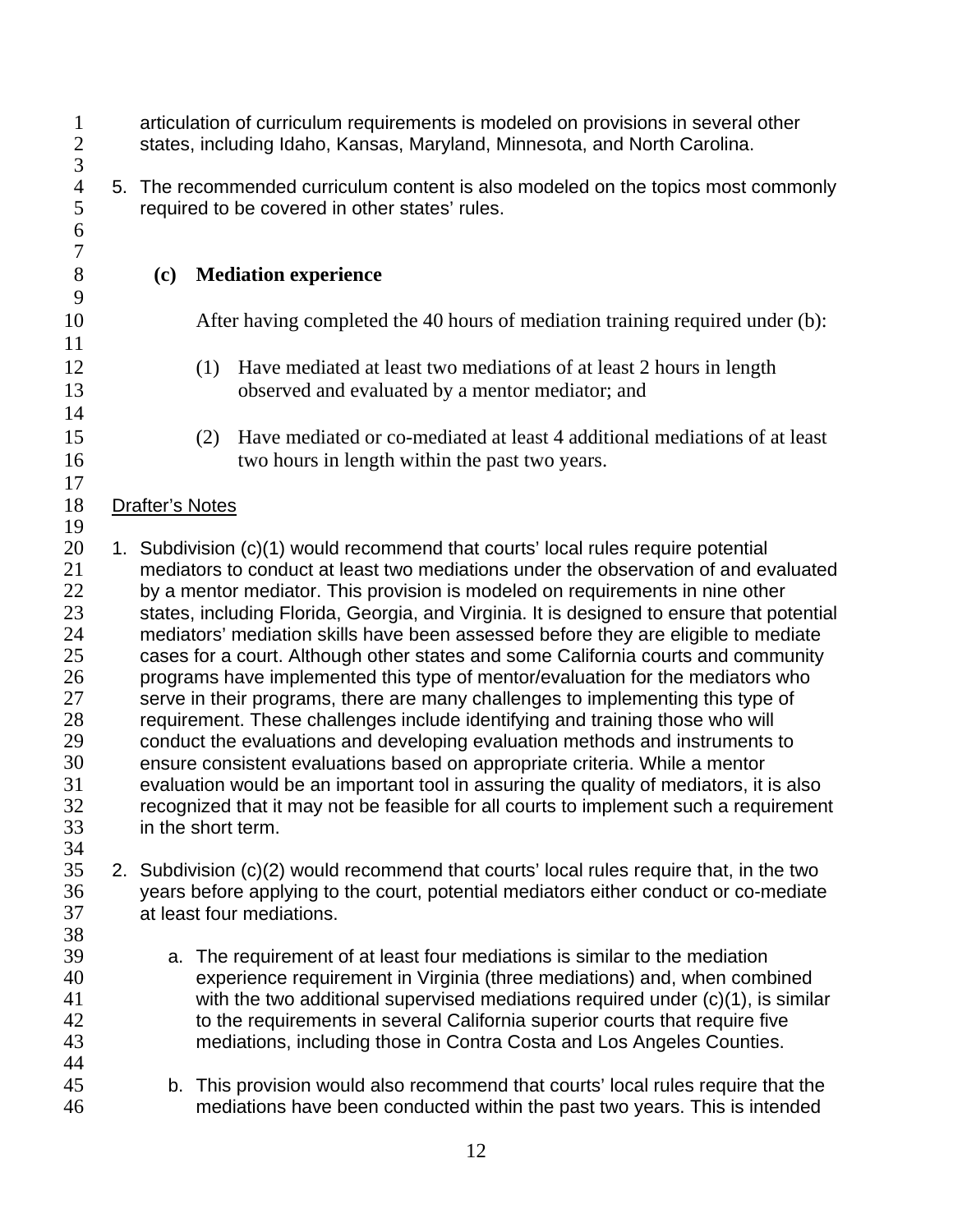| $\mathbf 1$<br>$\overline{2}$<br>$\mathfrak{Z}$<br>$\overline{\mathcal{A}}$ |                | to ensure that the potential mediator has recent mediation experience and is<br>modeled on similar provisions in the rules of the Superior Court of Stanislaus<br>County and several other states (see, for example, Maryland and Michigan).                                                                                                                                                                                                                                                                                                                                  |
|-----------------------------------------------------------------------------|----------------|-------------------------------------------------------------------------------------------------------------------------------------------------------------------------------------------------------------------------------------------------------------------------------------------------------------------------------------------------------------------------------------------------------------------------------------------------------------------------------------------------------------------------------------------------------------------------------|
| 5<br>6<br>$\overline{7}$<br>8<br>9<br>10                                    |                | c. Finally, this provision would recommend that courts' local rules require that<br>the mediations be at least 2 hours in length. This is similar to provisions in<br>the rules of several California courts and other states (see, for example, the<br>Superior Courts of Contra Costa and San Diego Counties, and the state of<br>New Jersey)                                                                                                                                                                                                                               |
| 11<br>12<br>13<br>14<br>15<br>16<br>17<br>18                                |                | 3. Subdivision (c) would recommend that courts' local rules require that the mediation<br>experience needed to fulfill these qualifications be completed after the potential<br>mediator has completed the required 40 hours of training. This provision is modeled<br>on a similar provision in Virginia, which provides that the required mentorship (which<br>includes observations of mediations conducted by a mentor mediator) cannot begin<br>until the basic mediation training has been completed. This timing requirement is<br>also implicit in other state rules. |
| 19<br>20                                                                    | (d)            | <b>Program orientation</b>                                                                                                                                                                                                                                                                                                                                                                                                                                                                                                                                                    |
| 21                                                                          |                |                                                                                                                                                                                                                                                                                                                                                                                                                                                                                                                                                                               |
| 22<br>23                                                                    |                | Have completed an orientation sponsored by the court concerning its mediation<br>program.                                                                                                                                                                                                                                                                                                                                                                                                                                                                                     |
| 24<br>25<br>26                                                              | Drafter's Note |                                                                                                                                                                                                                                                                                                                                                                                                                                                                                                                                                                               |
| 27<br>28<br>29<br>30<br>31                                                  |                | Subdivision (d) would recommend that courts' local rules require potential mediators to<br>complete an orientation to the court's mediation program. This provision is modeled on<br>the rules of the Superior Courts of Los Angeles and San Diego Counties, which require<br>all mediators to attend a program orientation session.                                                                                                                                                                                                                                          |
| 32<br>33                                                                    | <b>(e)</b>     | References and informing court of any public discipline or other matters                                                                                                                                                                                                                                                                                                                                                                                                                                                                                                      |
| 34<br>35<br>36<br>37<br>38                                                  |                | Submit references or evaluation forms from at least three individuals<br>(1)<br>who participated in mediations conducted by or co-mediated by the<br>applicant.                                                                                                                                                                                                                                                                                                                                                                                                               |
| 39<br>40                                                                    |                | Inform the court if:<br>(2)                                                                                                                                                                                                                                                                                                                                                                                                                                                                                                                                                   |
| 41<br>42<br>43                                                              |                | (A) Public discipline has been imposed on him or her by any public<br>disciplinary or professional licensing agency;                                                                                                                                                                                                                                                                                                                                                                                                                                                          |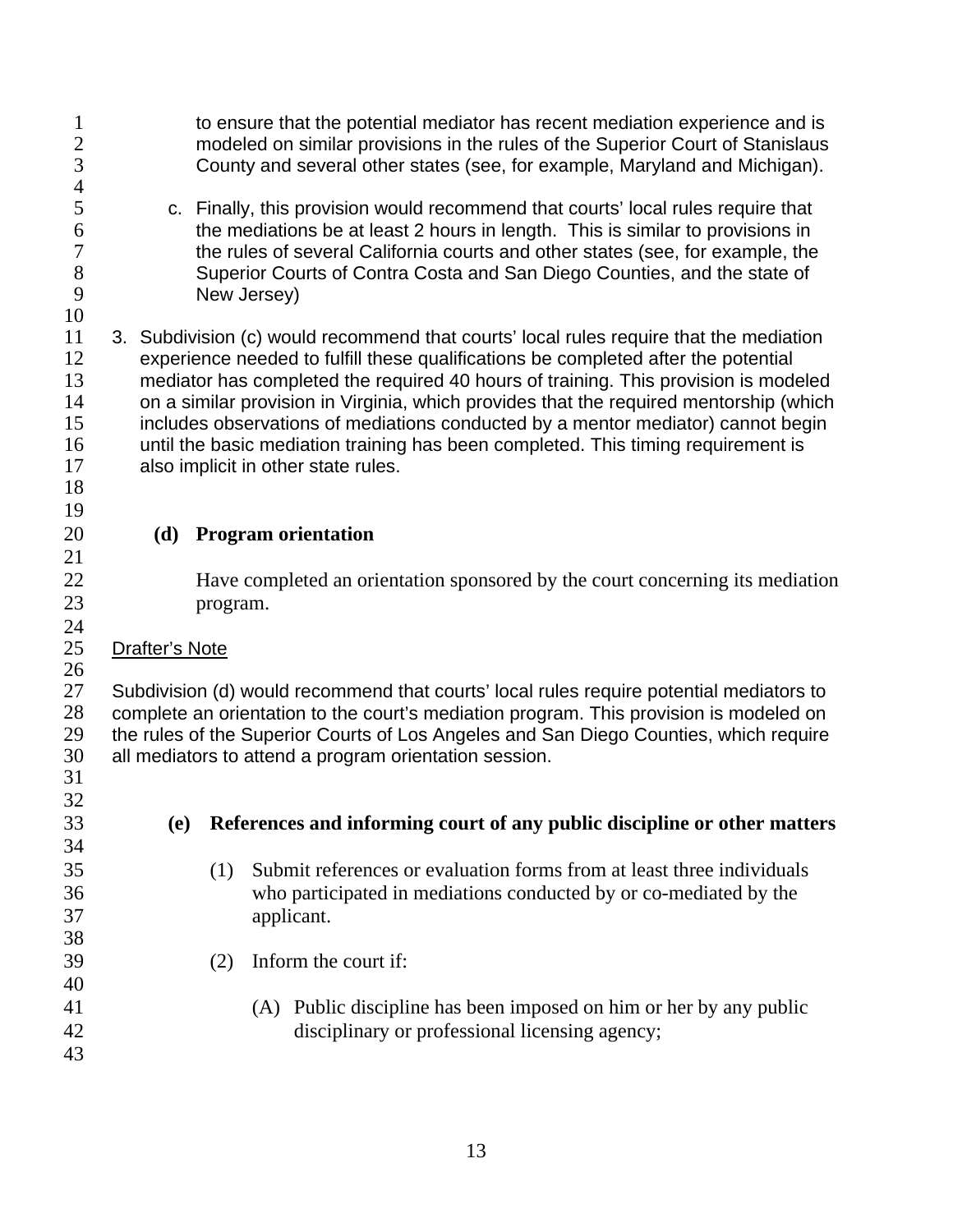| 1<br>$\frac{2}{3}$<br>$\overline{4}$                           |    |                             | (B) He or she has resigned his or her membership in the State Bar or<br>another professional licensing agency while disciplinary or<br>criminal charges were pending;                                                                                                                                                                                                                                                                                                                                                                                                                                                                                                                             |
|----------------------------------------------------------------|----|-----------------------------|---------------------------------------------------------------------------------------------------------------------------------------------------------------------------------------------------------------------------------------------------------------------------------------------------------------------------------------------------------------------------------------------------------------------------------------------------------------------------------------------------------------------------------------------------------------------------------------------------------------------------------------------------------------------------------------------------|
| 5<br>6                                                         |    | (C)                         | A felony charge is pending against him or her;                                                                                                                                                                                                                                                                                                                                                                                                                                                                                                                                                                                                                                                    |
| $\overline{7}$<br>$8\,$<br>9                                   |    |                             | (D) He or she has been convicted of a felony or of a misdemeanor<br>involving moral turpitude; or                                                                                                                                                                                                                                                                                                                                                                                                                                                                                                                                                                                                 |
| 10<br>11<br>12                                                 |    | (E)                         | There has been an entry of judgment against him or her in any civil<br>action for actual fraud or punitive damages.                                                                                                                                                                                                                                                                                                                                                                                                                                                                                                                                                                               |
| 13<br>14                                                       |    | <b>Drafter's Notes</b>      |                                                                                                                                                                                                                                                                                                                                                                                                                                                                                                                                                                                                                                                                                                   |
| 15<br>16<br>17<br>18<br>19<br>20<br>21                         | 1. | mediator candidates).       | Subdivision (e)(1) would recommend that courts' local rules require the submission<br>of letters of recommendation or evaluation forms from individuals who participated<br>in mediations conducted by the potential mediator. The draft calls for three letters<br>of recommendation. This is modeled on provisions from the Superior Courts of San<br>Diego, Santa Clara, and Sonoma, and the state of North Carolina (for non-attorney                                                                                                                                                                                                                                                         |
| 22<br>23<br>24<br>25<br>26<br>27<br>28<br>29<br>30<br>31<br>32 | 2. | good professional standing. | Subdivision (e)(2) would recommend that courts' local rules require potential<br>mediators to inform the court if they have been subject to any public professional<br>discipline, certain criminal charges or convictions, or certain civil judgments. The<br>language of this provision is modeled on rule 3.856(c), part of the Rules of Conduct<br>for Mediators in Court-Connected Mediation Programs for Civil Cases, which<br>requires those who are already serving as mediators for the courts to inform the<br>court of any such professional discipline or other matter. Several California courts<br>and other states have similar requirements for background checks or for being in |
| 33<br>34                                                       |    |                             | <b>Standard 3. Continuing eligibility requirements</b>                                                                                                                                                                                                                                                                                                                                                                                                                                                                                                                                                                                                                                            |
| 35<br>36<br>37<br>38<br>39<br>40<br>41<br>42<br>43<br>44       |    | the court.                  | Courts are encouraged to require all persons to meet the following minimum<br>qualifications to continue to be included on a list of mediators made available by a<br>court to litigants in general civil cases or to be recommended, selected, appointed, or<br>compensated by a court as a mediator to mediate any general civil case pending in                                                                                                                                                                                                                                                                                                                                                |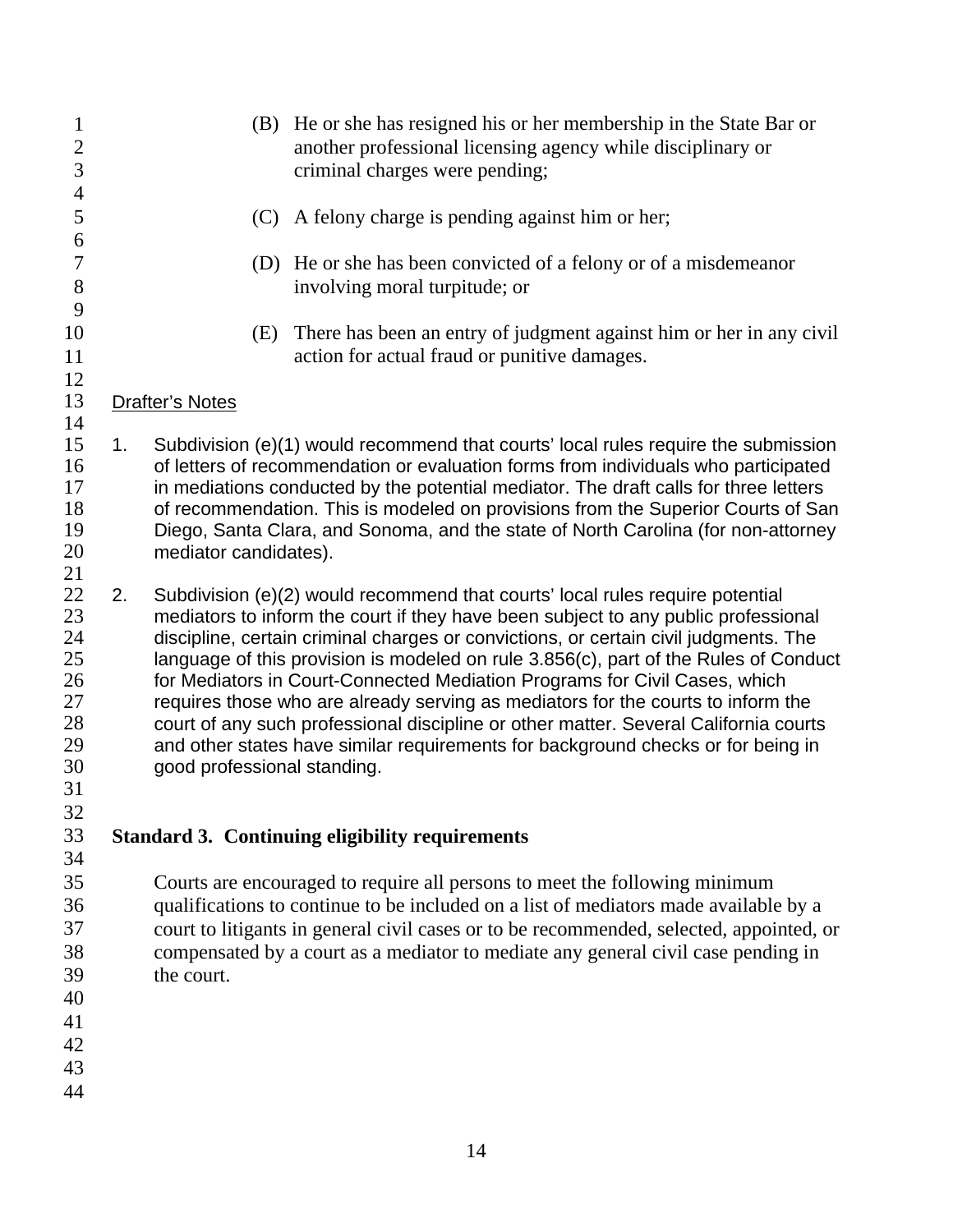- **(a) Mediation training** 
	- Complete at least 7 hours of continuing mediation education or training covering at least one of the topics listed in standard  $2(b)(2)$  or (3) every two years. At least 1 of these 7 hours must address mediator ethics.
	- **(b) Mediation experience** 
		- Mediate at least two complete mediations of at least 2 hours in length in general civil cases in a court's mediation program every two years.
- Drafter's Notes
- 1. Subdivision (a) of this standard would recommend that courts' local rules require mediators to complete at least 7 hours of continuing mediation education or training every two years. Many California courts' and other states' rules contain similar provisions, although the amount of continuing education or training required varies.
- 2. Subdivision (b) would recommend that courts' local rules require that mediators also mediate at least two general civil cases in a court mediation program every two years. This provision is intended to ensure that mediators maintain their mediation skills through regular practice. This provision is modeled on similar requirements in the rules of several California courts and other states (see, for example, the rules of the Superior Court of Los Angeles County, which require mediators to mediate at least two cases in the court's program per year; the Superior Court of San Diego County, which require mediators to mediate at least one case in the court's program every two years; Oklahoma, which requires mediators to provide 10 hours of mediation service in the program per year; Utah, which requires mediators to mediate at least six cases per year; and Virginia, which requires mediators to mediate at least five cases or 15 hours every two years.)
- 

- **Standard 4. Alternative qualification**
- Courts are encouraged to provide that a person who meets some but not all of the initial qualification requirements of standard 2 or the continuing qualifications of standard 3 may still qualify to be a mediator for the court if he or she provides the ADR Administrator with other satisfactory evidence of sufficient education, training, skills, and experience. The ADR Administrator may require that the person complete additional training or fulfill other conditions within a specified time period in order to maintain his or her qualification as a mediator for the court.
- 
- 
-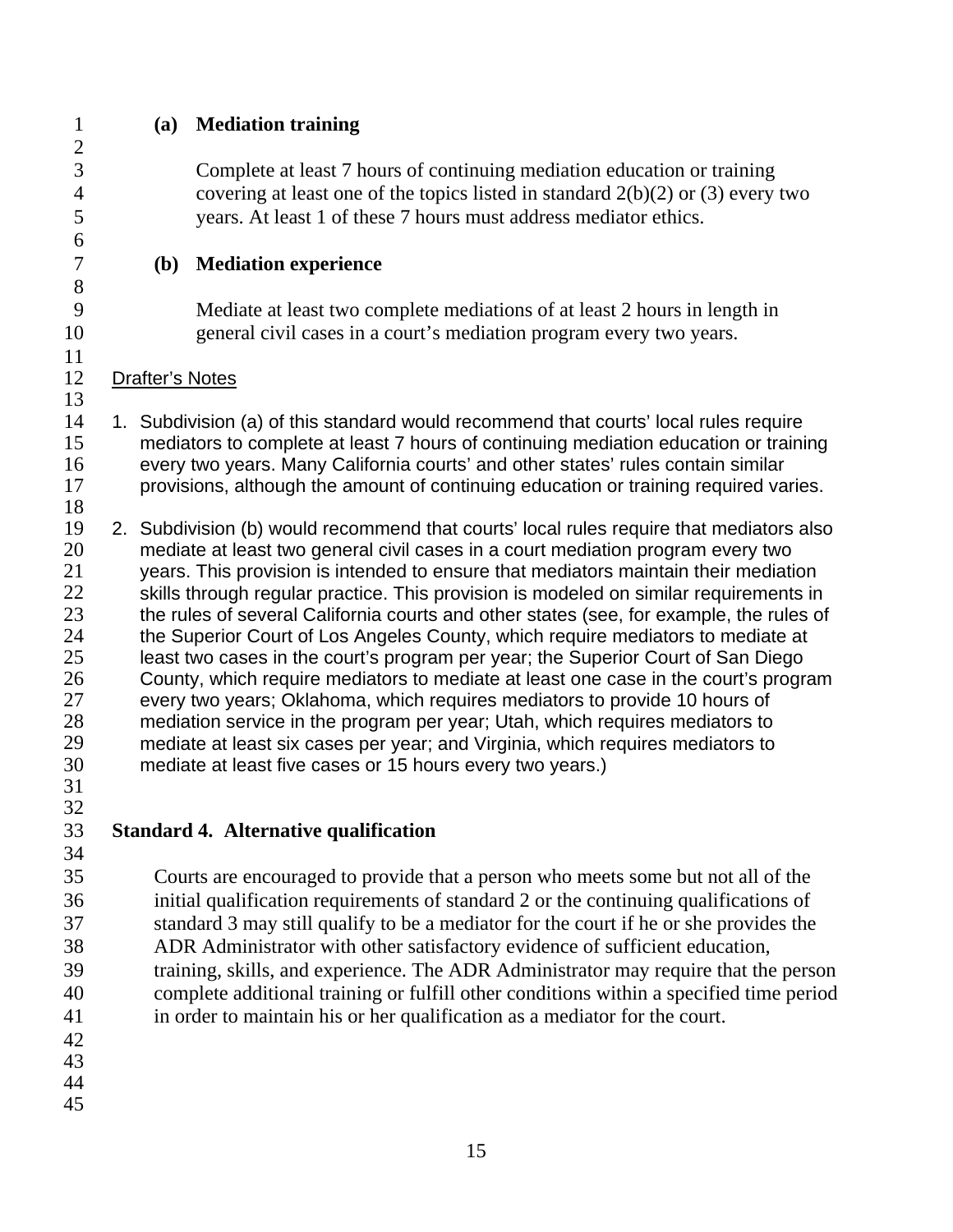## 1 Drafter's Note

- 2
- 3 This standard would recommend that courts' local rules give the court's ADR
- 4 administrator general discretion to accept a person who does not meet all of the
- 5 required qualifications as a mediator or who has not met the continuing mediation
- 6 education or experience requirements if the potential mediator provides other
- 7 satisfactory evidence of sufficient education, training, skills, and experience. This
- 8 provision is modeled on the rules in several California courts (see, for example, the
- 9 rules in the Superior Courts of San Francisco, San Mateo, and Sonoma Counties, which
- 10 all give potential mediators the option of qualifying by providing other satisfactory
- 11 evidence of mediation skills and experience) and in other states. It would also specify
- 12 that the ADR administrator may require the person to complete additional training or
- 13 fulfill other conditions.
- 14